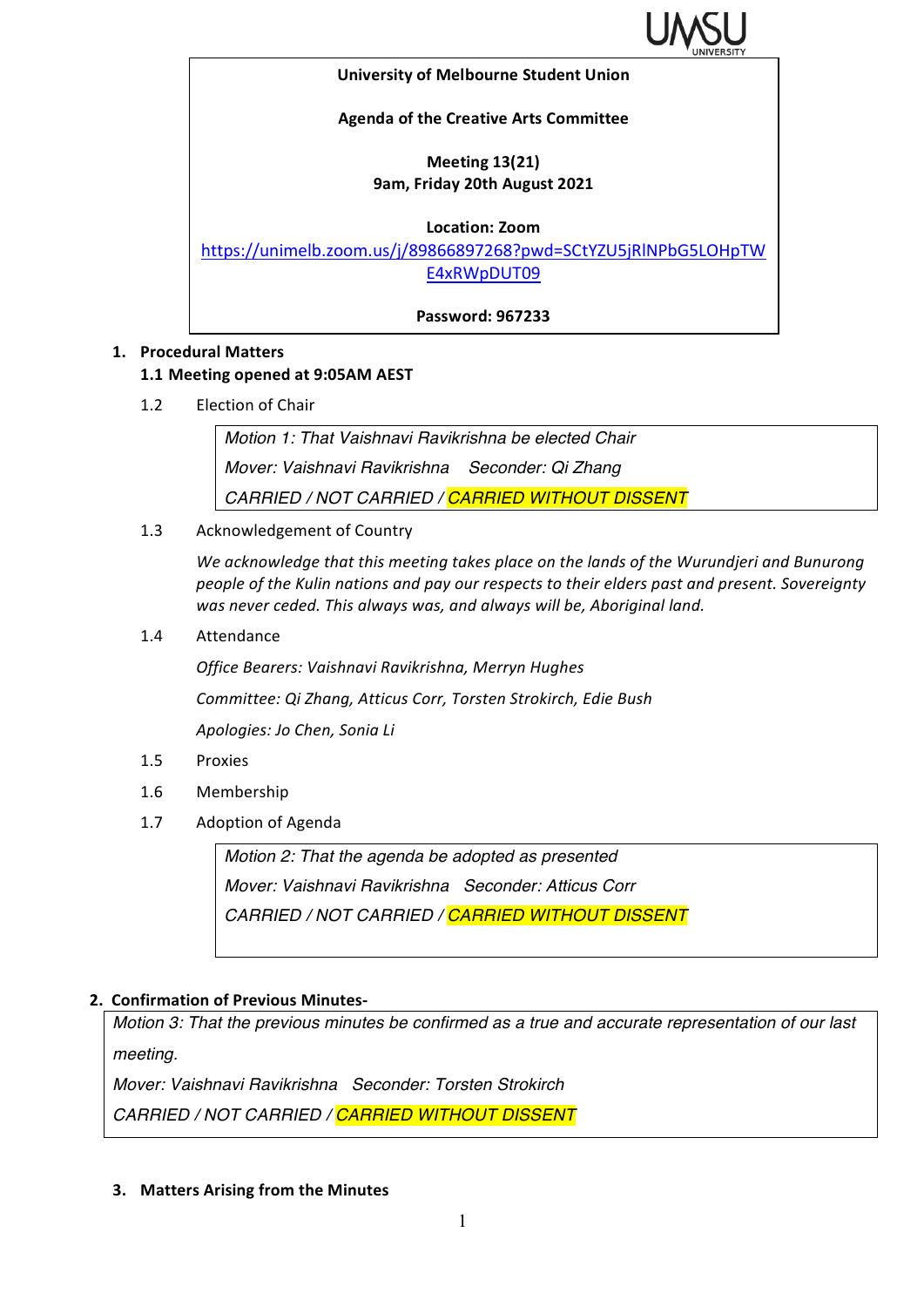#### **4. Correspondence**

### **5. Creative Arts Office Report**

- **-** Mudfest happened!
	- o Extended season for Mudfest On Demand, GPG Virtual & Virtual Exhibtiion
	- o Waiting on one more panel member to vote then Merryn and Vaishnavi can count up the votes and identify winners
- Collective is going well seeing new faces which is always nice
- **-** Student Artist Spotlight
	- $\circ$  Not going so well this week
	- $\circ$  Vaishnavi encouraged committee to submit
- **-** Grant round closes Friday 20<sup>th</sup> August 5PM AEST today!
	- $\circ$  Have about 5 applicants
	- $\circ$  Next meeting will be grant meeting
- **6. Motions on Notice**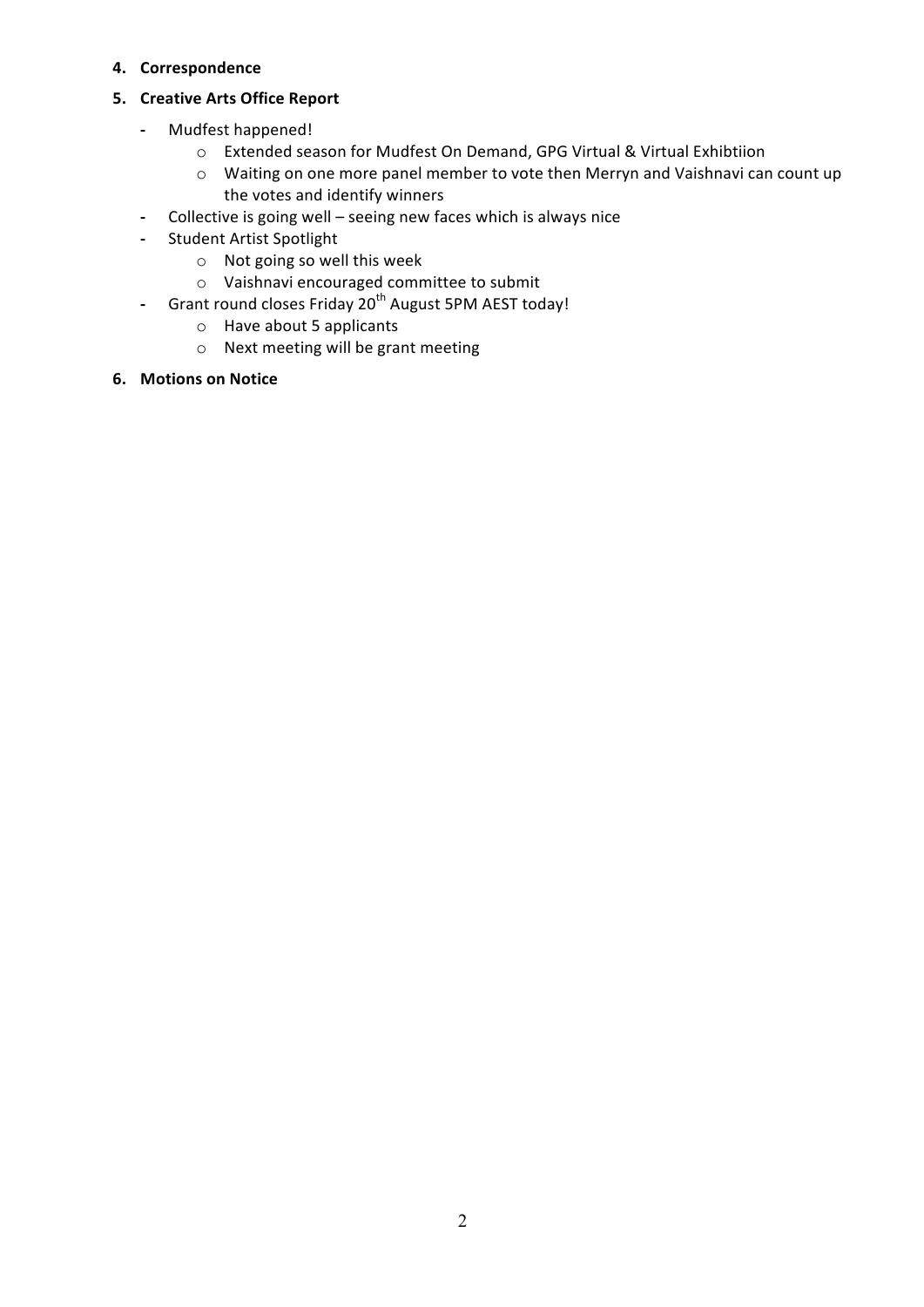Motion 6.1: To move \$1,000 from the 'Contingency' Mudfest Budget line 2021 to the 'Grants & Awards' Mudfest Budget line 2021 to cover any remaining costs for the purchase of prizes for Mudfest Award winners.

Mover: *Merryn Hughes* Seconder: *Edie Bush* CARRIED / NOT CARRIED / CARRIED WITHOUT DISSENT

Motion 6.2: To approve the spending of \$5,675 from the 'Grants & Awards' Mudfest Budget line 2021 to cover the costs of 25 prizes for Mudfest Award winners.

Mover: *Merryn Hughes* Seconder: *Qi Zhang* CARRIED / NOT CARRIED / CARRIED WITHOUT DISSENT

Motion 6.3: To approve the spending of \$100 from the 'Marketing, Publicity & Archival' Mudfest Budget line 2021 to cover the costs of 2 x \$50 Readings gift-card prizes to be awarded to two randomly selected respondents from the Mudfest 2021 Survey.

Mover: *Merryn Hughes* Seconder: *Atticus Corr* CARRIED / NOT CARRIED / CARRIED WITHOUT DISSENT

Motion 6.4: To approve the spending of \$27.28 from the 'Marketing, Publicity & Archival' Mudfest Budget line 2021 to reimburse Merryn Hughes for Kapwing Pro subscription costs.

Mover: *Vaishnavi Ravikrishna* Seconder: *Edie Bush* CARRIED / NOT CARRIED / CARRIED WITHOUT DISSENT *Merryn Hughes abstained.* 

### **7.** Motions not on Notice